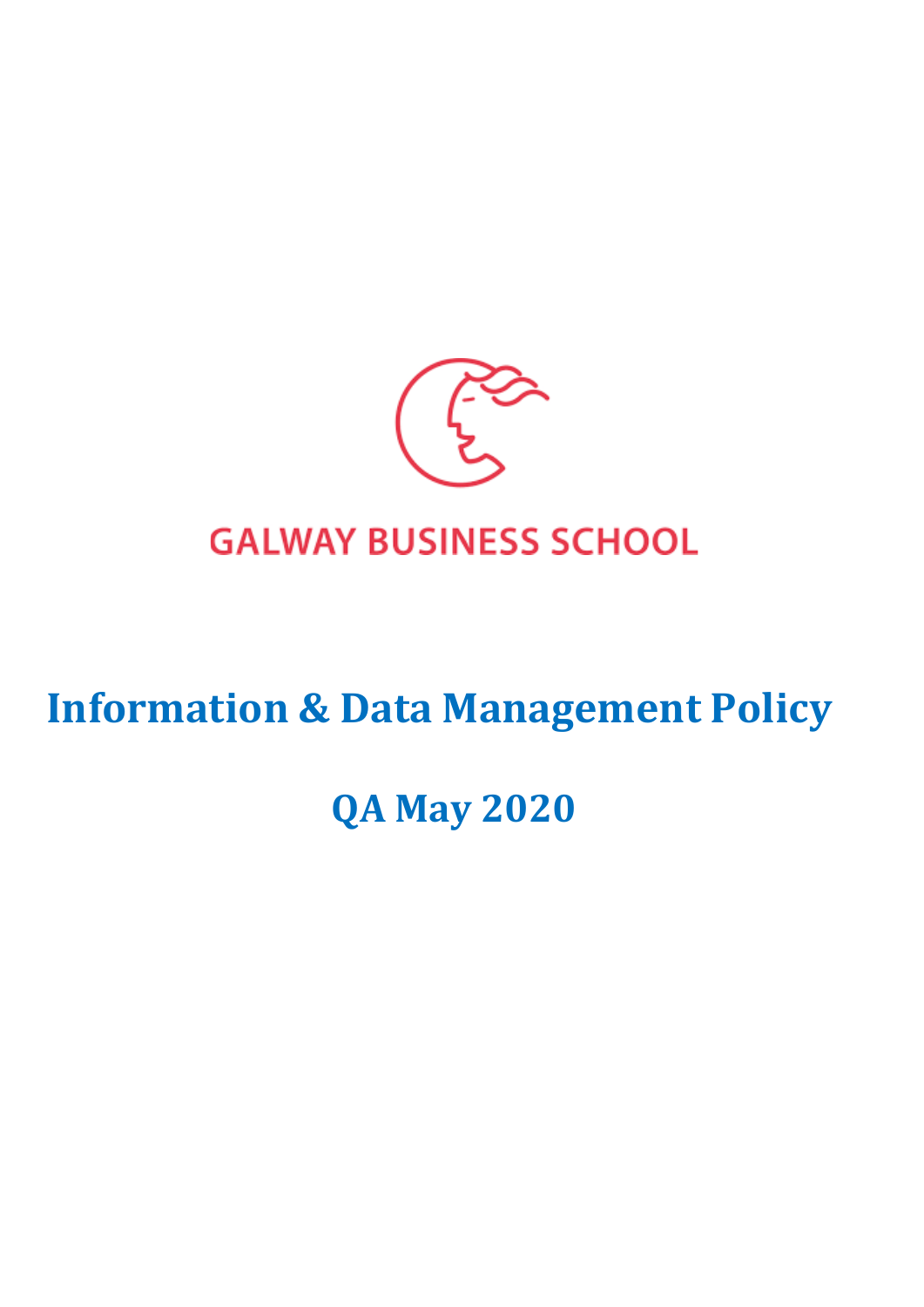## **Information & Data Management Policy**

## 8.1 **Purpose**

GBS operates in a complex, data-oriented environment. Data generated and held by the school are key assets that must be managed correctly in order to ensure that the school functions effectively. The aim of this policy is, therefore, to provide a comprehensive information and data management framework that covers data collection, storage, security, maintenance, and dissemination. In addition, the policy ensures that GBS complies with the requirements of the relevant Irish legislation such as GDPR 2018.

| <b>Document Name: Information &amp; Data</b> |                               |
|----------------------------------------------|-------------------------------|
| <b>Management Policy</b>                     |                               |
| <b>Owner: Registrar</b>                      |                               |
| <b>Approved by: Governing Body</b>           |                               |
| Review frequency: Every 2 years              | <b>GALWAY BUSINESS SCHOOL</b> |

| Version | <b>Description of Amendments</b>            | <b>Approval Date</b> | <b>Implementation Date</b> |
|---------|---------------------------------------------|----------------------|----------------------------|
| V1.0    | Approval in full of the policy<br>the<br>by | <b>July 2018</b>     | September 2018             |
|         | Governing Body                              |                      |                            |
| V2.0    | Extended by Section 9.7 Records             | <b>July 2019</b>     | September 2019             |
|         | Maintenance and Retention                   |                      |                            |
| V3.0    | Policy reviewed to reflect GDPR 2018        | <b>March 2020</b>    | <b>March 2020</b>          |
|         |                                             |                      |                            |
|         |                                             |                      |                            |
|         |                                             |                      |                            |
|         |                                             |                      |                            |
|         |                                             |                      |                            |
|         |                                             |                      |                            |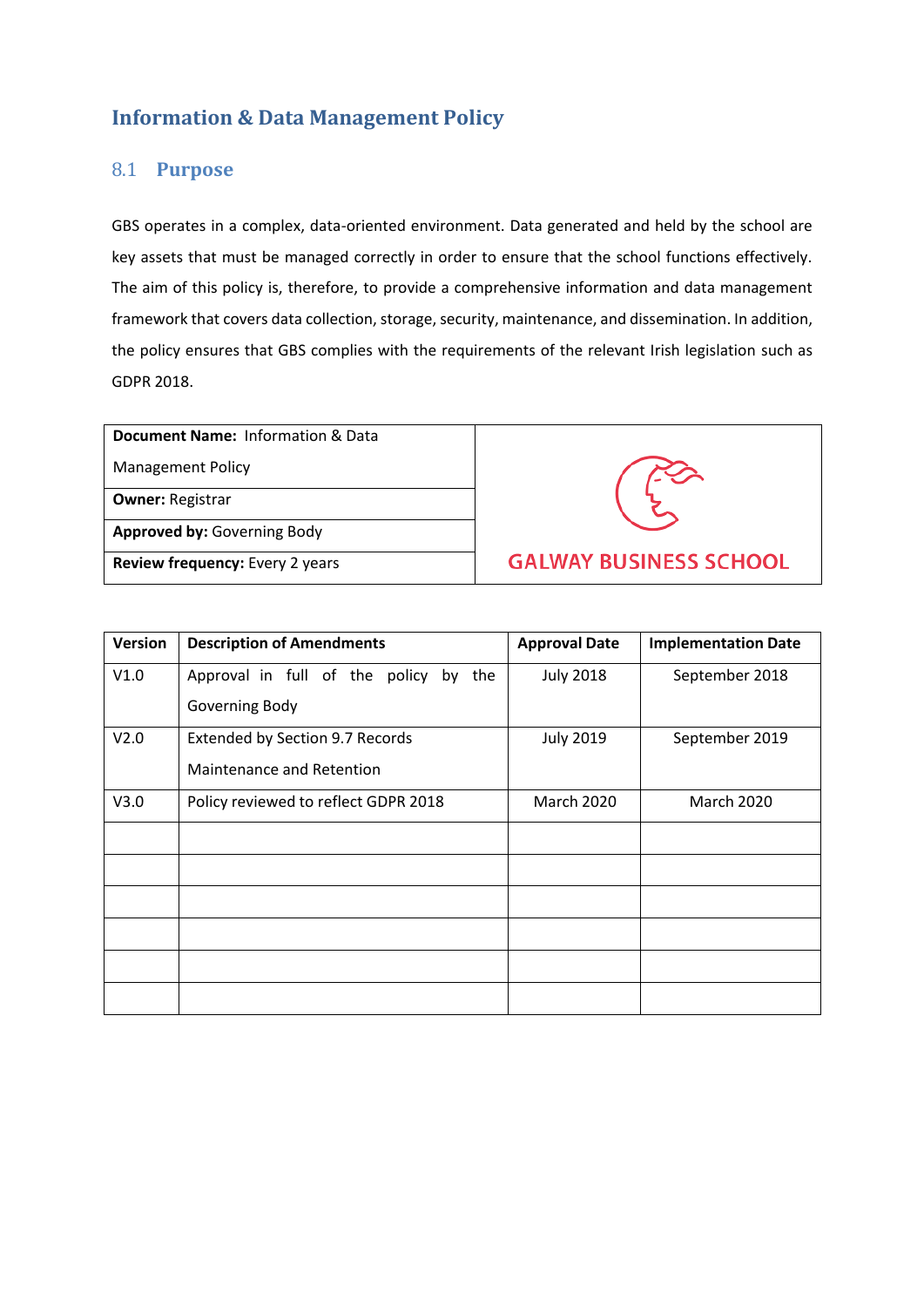## 8.2 **Scope**

The policy covers both personal and sensitive data including but not limited to:

- Learners' data and records
- Staff data
- Financial data
- Commercial data
- Intellectual property
- Academic data

GBS is committed to ensuring that all data is clearly identified and storage of all data is effectively maintained. The data storage includes data held on all IT resources and application types including Schoolworks and Microsoft Excel spreadsheets (and other such end-user applications) stored on the intranet.

## 8.3 **Information Systems**

The data availability is crucial for further organisational development and improvements of the operation of GBS. Therefore, GBS ensures the effective collection of information about its operations to help inform its decision-making process. Central to this are the GBS's CRM system Schoolworks and the VLE system Moodle, where all information that GBS collects is initially recorded and stored. In addition, certain information is exported from these into Microsoft Excel spreadsheets and other applications and stored on the intranet.

With regards to information systems, GBS will:

- Ensure that both Schoolworks and Moodle are maintained securely, kept up-to-date and remain fit for purpose.
- Ensure that Schoolworks and Moodle generate appropriate statistical data that can be easily accessed and analysed
- Produce annual data-driven reports that will serve as a basis for decision making and improvement of quality assurance policies and procedures. These reports will include data on:
	- o Learner satisfaction rates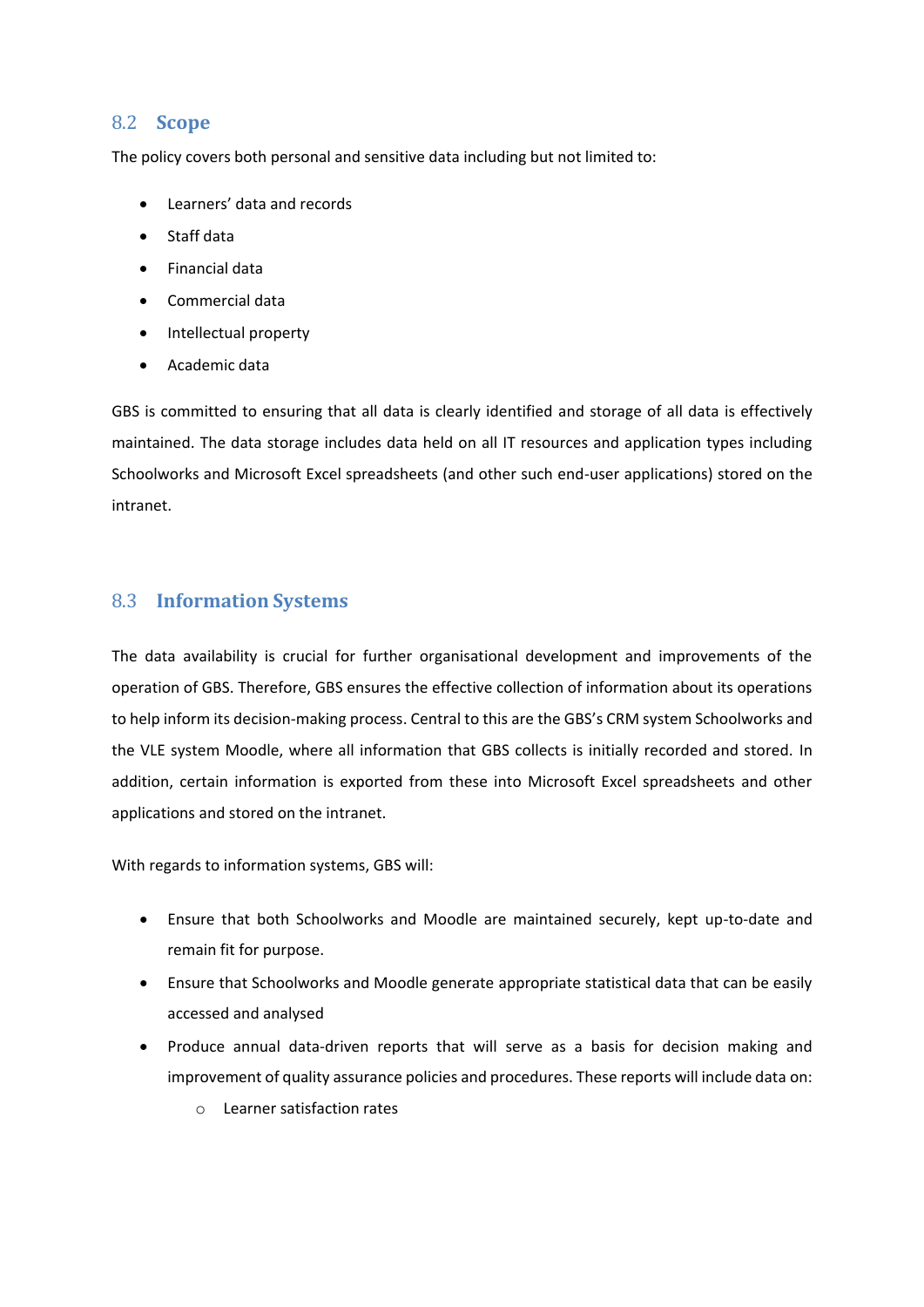- o Learner attendance/attrition/progression/dropout rates
- o Learner completion rates
- o Learner graduation/certificate rates
- o Grade analysis of learner performance
- o Career paths of graduates
- o Learner individual traits

## 8.4 **ManagementInformation Systems**

The Schoolwork and Moodle systems must be reviewed annually and their usability must be evaluated with regards to statistics generation. These statistics serve as a basis for various data- driven reports on which GBS bases its strategic planning. The Managing Director, Quality Assurance Committee and Risk Management Committee consider the reports listed below when crafting future plans for GBS's operations:

- Annual Monitoring Reports for each programme
- Module Reports for each module
- Overall attendance statistics
- Overall learner results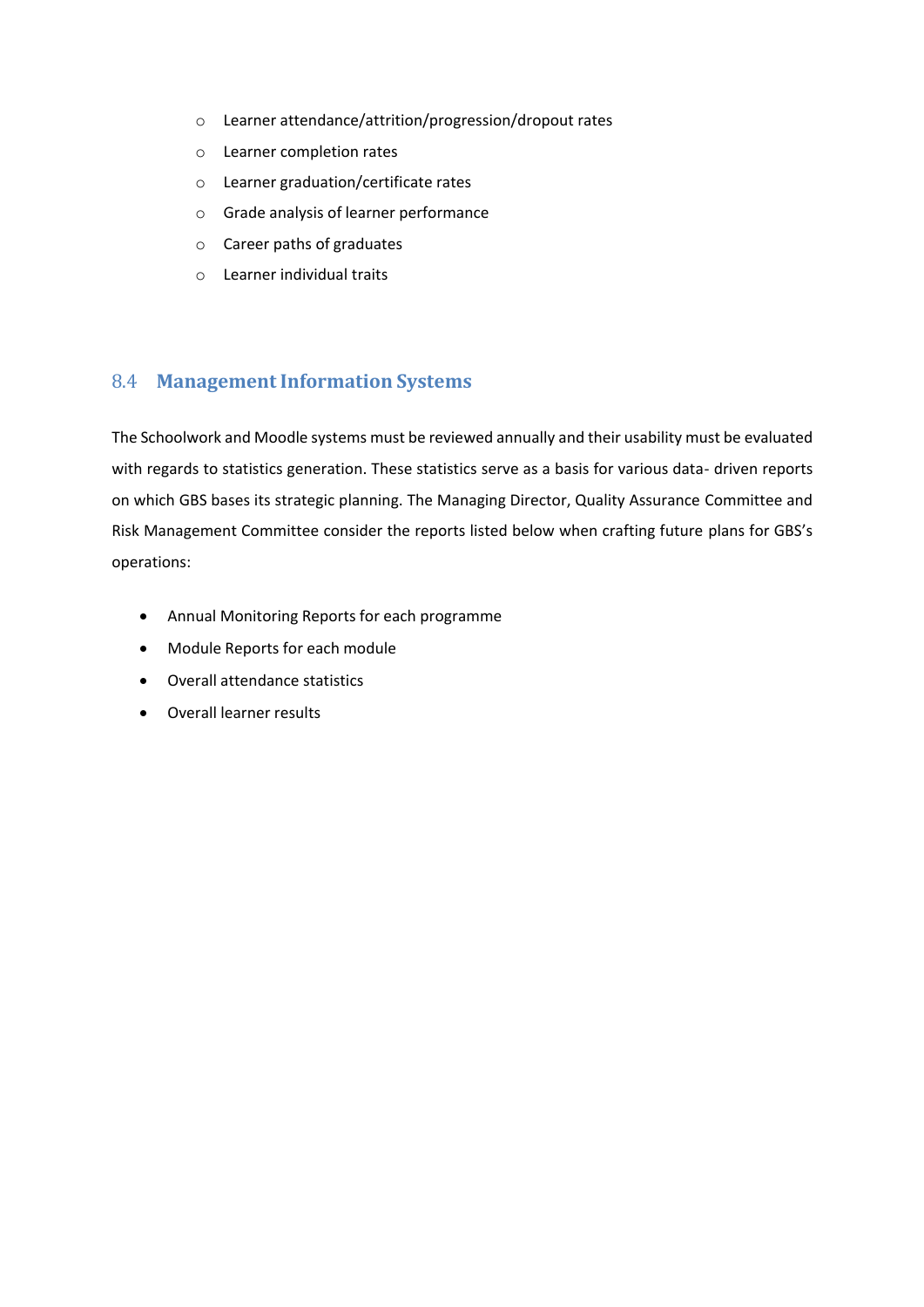## 8.5 **Data Classification**

The purpose of this policy is to support the classification of data to allow for the protection of GBS's data, or data held by GBS, in terms of confidentiality, integrity, and availability. This policy covers all data captured, processed or stored by GBS. It applies to all members of GBS' community including, academic staff, administration and support staff, learners and other organisations or individuals handling data on behalf of GBS.

#### **8.5.1 Responsibilities**

- All information owners are responsible for ensuring that this policy is adopted within their area of responsibility.
- The classification of information will be the responsibility of the head of individual departments.
- Individual staff members are responsible for ensuring that sensitive information they produce is appropriately protected and marked with the appropriate classification.

#### **8.5.2 Policy Requirements for Information Assets**

All existing GBS information belongs to one of the classifications below. Unless otherwise classified, the information should be treated as 'GBS Controlled'.

### *8.5.2.1 Information Classification Guide*

The guide provides a framework for classifying and protecting GBS's information resources. It outlines the security objectives in the left column and assesses the potential impact GBS should certain events occur which jeopardise the information and information systems needed by the school to accomplish its mission, protect its assets, fulfil its legal responsibilities, maintain its day-to- day functions, and protect individuals.

The three levels of potential impact on GBS or individuals should there be a breach of security (i.e., a loss of confidentiality, integrity, or availability) are as follows: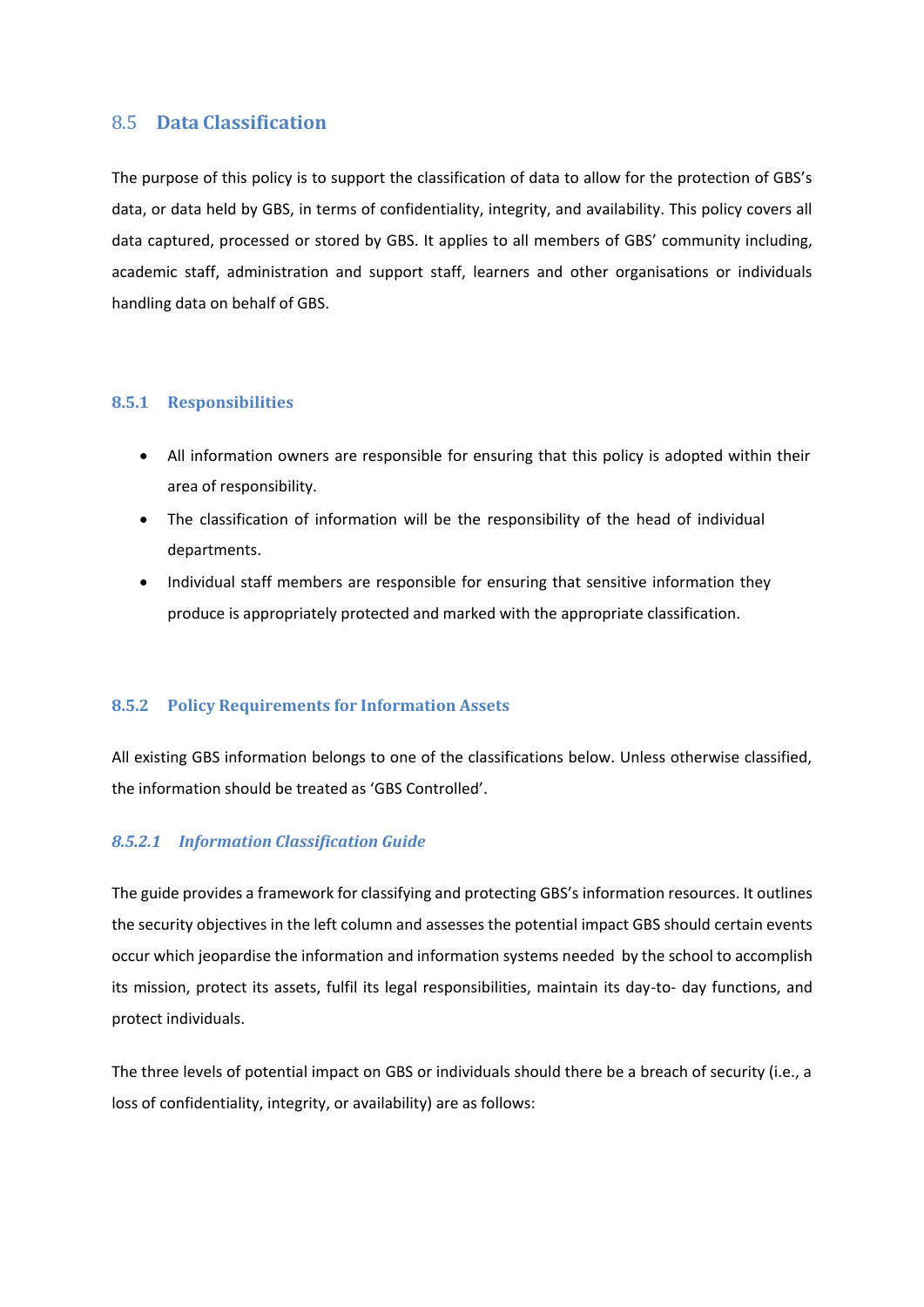The potential impact is **LOW** if the loss of confidentiality, integrity, or availability could be expected to have a limited adverse effect on GBS's operations, assets, or on individuals.

The potential impact is **MODERATE** if the loss of confidentiality, integrity, or availability could be expected to have a serious adverse effect on GBS's operations, assets, or on individuals.

The potential impact is **HIGH** if: The loss of confidentiality, integrity, or availability could be expected to have a severe or catastrophic adverse effect on GBS's operations, assets, or individuals.

**Public Information**, i.e. information that can be communicated without restrictions, and is intended for general public use, is not included in the framework below as this data will not cause harm to any individual, group, or to GBS if made public. Examples include Standard guidelines and policies, GBS' Strategy, Contact Details, maps, GBS's Marketing materials, Public Web site and advertisement.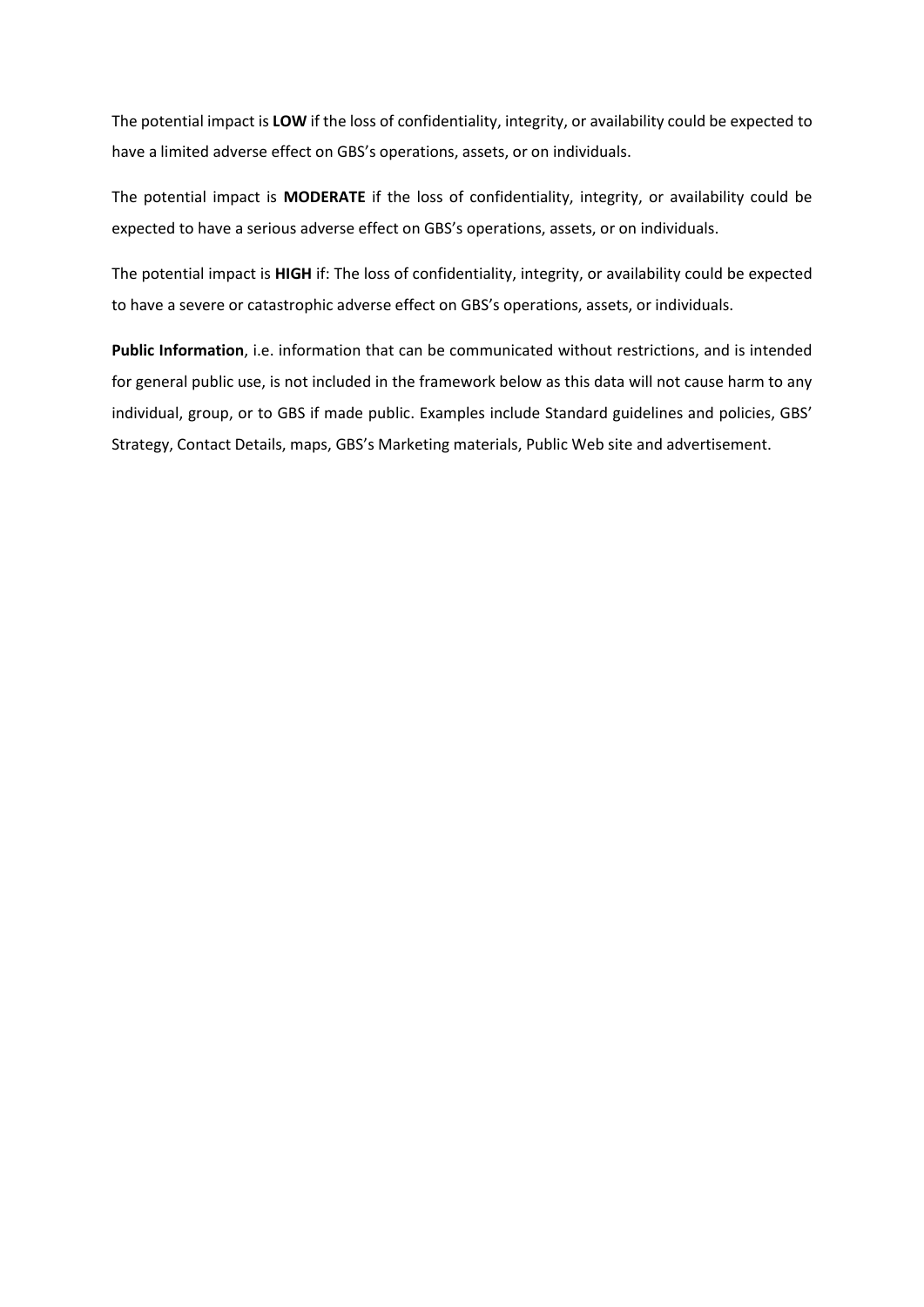| <b>POTENTIAL IMPACT</b>                                                                                                                                                           |                                                                                                                                                                                                     |                                                                                                                                                                                                                                                                                                      |                                                                                                                                                                                                                                                                                                                                                                                                                                                           |  |  |  |
|-----------------------------------------------------------------------------------------------------------------------------------------------------------------------------------|-----------------------------------------------------------------------------------------------------------------------------------------------------------------------------------------------------|------------------------------------------------------------------------------------------------------------------------------------------------------------------------------------------------------------------------------------------------------------------------------------------------------|-----------------------------------------------------------------------------------------------------------------------------------------------------------------------------------------------------------------------------------------------------------------------------------------------------------------------------------------------------------------------------------------------------------------------------------------------------------|--|--|--|
| <b>Security Objective</b>                                                                                                                                                         | LOW                                                                                                                                                                                                 | <b>MODERATE</b>                                                                                                                                                                                                                                                                                      | <b>HIGH</b>                                                                                                                                                                                                                                                                                                                                                                                                                                               |  |  |  |
| Confidentiality<br>Preserving authorised restrictions on<br>information access and disclosure,<br>including means for protecting personal<br>privacy and proprietary information. | unauthorised<br>The<br>disclosure<br>of<br>information could be expected to have a<br>effect on GBS's<br>adverse<br>limited<br>operations, assets, or on individuals.                               | unauthorised<br>The<br>disclosure<br>of<br>information could be expected to have a<br>adverse effect on GBS's<br>serious<br>operations, assets, or on individuals.                                                                                                                                   | unauthorised<br><b>The</b><br>disclosure<br>0f<br>information could be expected to have a<br>severe or catastrophic adverse effect on<br>GBS's operations, assets, or individuals.                                                                                                                                                                                                                                                                        |  |  |  |
| Integrity<br>Guarding against improper information<br>modification or destruction, and includes<br>ensuring information non-repudiation<br>and authenticity.                      | unauthorised<br>modification<br>The<br>or<br>destruction of information could be<br>expected to have a limited adverse effect<br>on GBS's operations, assets, or on<br>individuals.                 | unauthorised<br>modification<br>The<br>or<br>destruction of information could<br>be<br>expected to have a serious adverse effect<br>on GBS's operations, assets, or on<br>individuals.                                                                                                               | modification<br>unauthorised<br><b>The</b><br>or<br>destruction of information could<br>be<br>expected<br>to<br>have a severe<br>or<br>catastrophic adverse effect on GBS's<br>operations, assets, or individuals.                                                                                                                                                                                                                                        |  |  |  |
| <b>Availability</b><br>Ensuring timely and reliable access to<br>and use of information.                                                                                          | The disruption of access to or use of<br>information could be expected to have a<br>adverse effect on GBS's<br>limited<br>operations, assets, or on individuals.                                    | The disruption of access to or use of<br>information could be expected to have a<br>adverse effect on GBS's<br>serious<br>operations, assets, or on individuals.                                                                                                                                     | The disruption of access to or use of<br>information could be expected to have a<br>severe or catastrophic adverse effect on<br>GBS's operations, assets, or on<br>individuals.                                                                                                                                                                                                                                                                           |  |  |  |
| <b>Data Classification</b>                                                                                                                                                        | <b>GBS Controlled</b><br>With this classification protection of<br>information is at the discretion of the<br>custodian and there is a low risk of<br>embarrassment or reputational harm to<br>GBS. | <b>GBS Restricted</b><br>GBS has legal, regulatory or contractual<br>obligation to protect the information<br>with this classification. Disclosure or loss<br>of availability or integrity could cause<br>harm to the reputation of GBS or may<br>have short term financial impact on the<br>school. | <b>GBS Highly Restricted</b><br>Protection of information is required by<br>law or regulatory instrument. The<br>information within this classification is<br>subject to strictly limited distribution<br>within and outside of GBS. Disclosure<br>would cause exceptional or long term<br>damage to the reputation of GBS, or risk<br>to those whose information disclosed, or<br>may have serious or long term negative<br>financial impact on the GBS. |  |  |  |
| <b>Examples</b>                                                                                                                                                                   | Meeting minutes, school working & draft<br>documents.                                                                                                                                               | Learner or employee records, grades,<br>performance<br>employee<br>reviews,<br>personally identifiable information.                                                                                                                                                                                  | PPS numbers, physical or mental health<br>records relating to individuals, critical<br>research data.                                                                                                                                                                                                                                                                                                                                                     |  |  |  |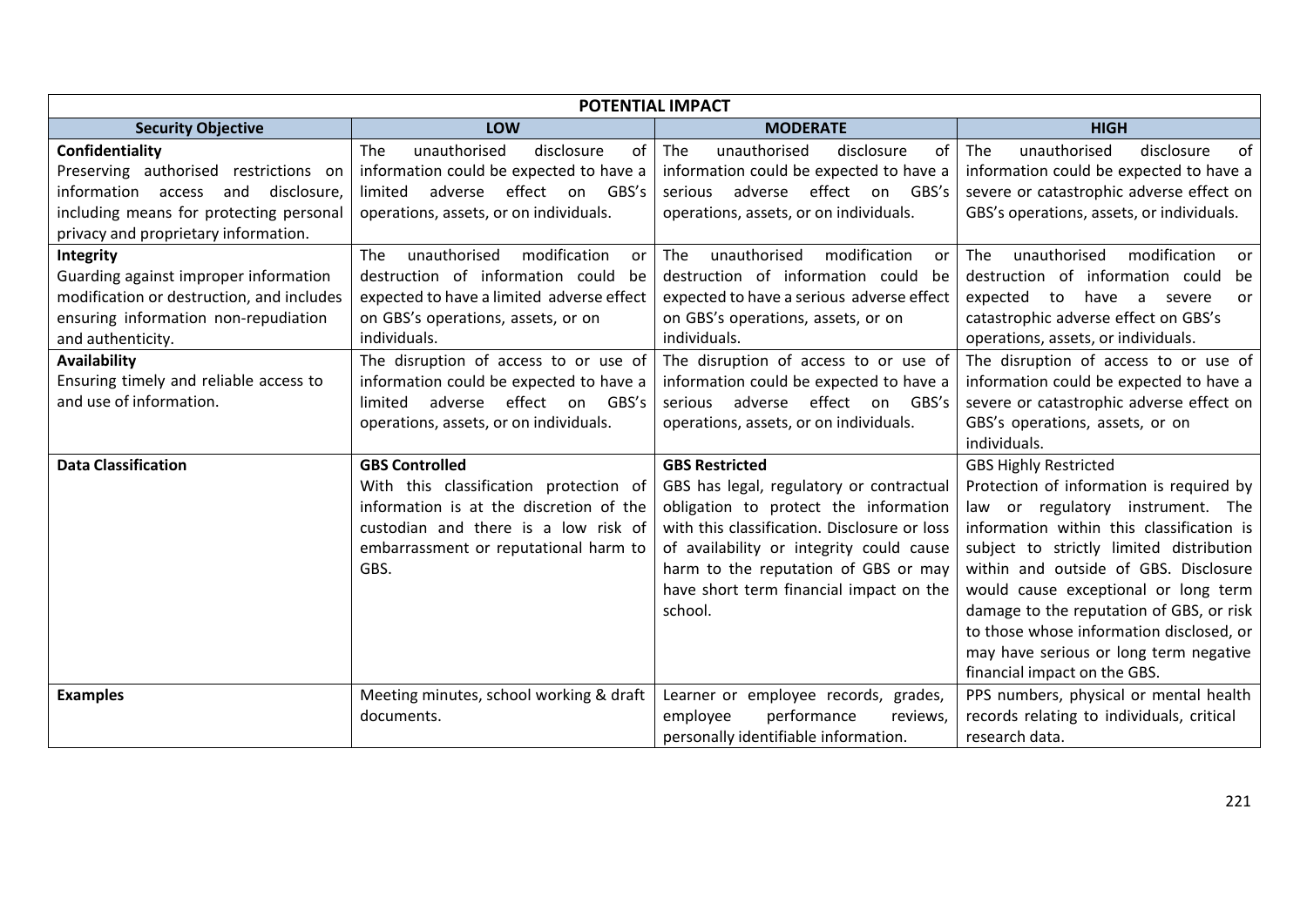#### 8.6 **Data Privacy**

This section provides details of the way in which GBS processes personal data in line with its obligations under Data Protection Law. The purpose of this Data Privacy Policy is to explain what Personal Data GBS processes exist and how and why GBS process it. In addition, this section outlines GBS's duties and responsibilities regarding the protection of such Personal Data. The manner in which GBS processes data will evolve over time and the policy will be updated from time to time to reflect changing practices. In addition, in order to meet transparency obligations under Data Protection Law, GBS will communicate this policy section by reference into notices used at various points of data capture when collecting personal data (e.g. application forms, website forms etc.).

#### **8.6.1 GBS as a Data Controller**

Data Controllers are defined in the GDPR as persons or organisations that, alone or with others, determine the purpose and means of processing personal data. When GBS determines the purposes and means of the processing of personal data it acts as a Data Controller. In relation to suchprocessing, Article 6(1)(e) of the GDPR provides an appropriate legal basis, which permits processing that is necessary for the performance of the task which is in the public interest, where such "public interest" is laid down in EU or Irish law. Section 34(1) of the Data Protection Act 2018 further makes it clear that GBS can rely on this public interest basis as a lawful basis for processing personal data where processing is 'necessary for the performance of a function of a Data Controller conferred byor under an enactment, or the administration by or on behalf of a Data Controller of any non-statutory scheme, programme or funds where the legal basis for such administration is a function of a controller conferred by or under an enactment'.

Where processing activities are not specifically supported by a particular statutory basis, GBS relies on other legal bases under Data Protection Law. These include: Article 6(1)(a) of the GDPR which permits processing where the data subject has given his or her consent; Article 6(1)(b) which permits processing where necessary for the performance of a contract to which the data subject is a party; Article 6(1)(c) which permits processing that is necessary for compliance with a legal obligation to which the Data Controller is subject; and Article 6(1)(d) which permits processing thatis necessary in order to protect the vital interests of the data subject or of another person.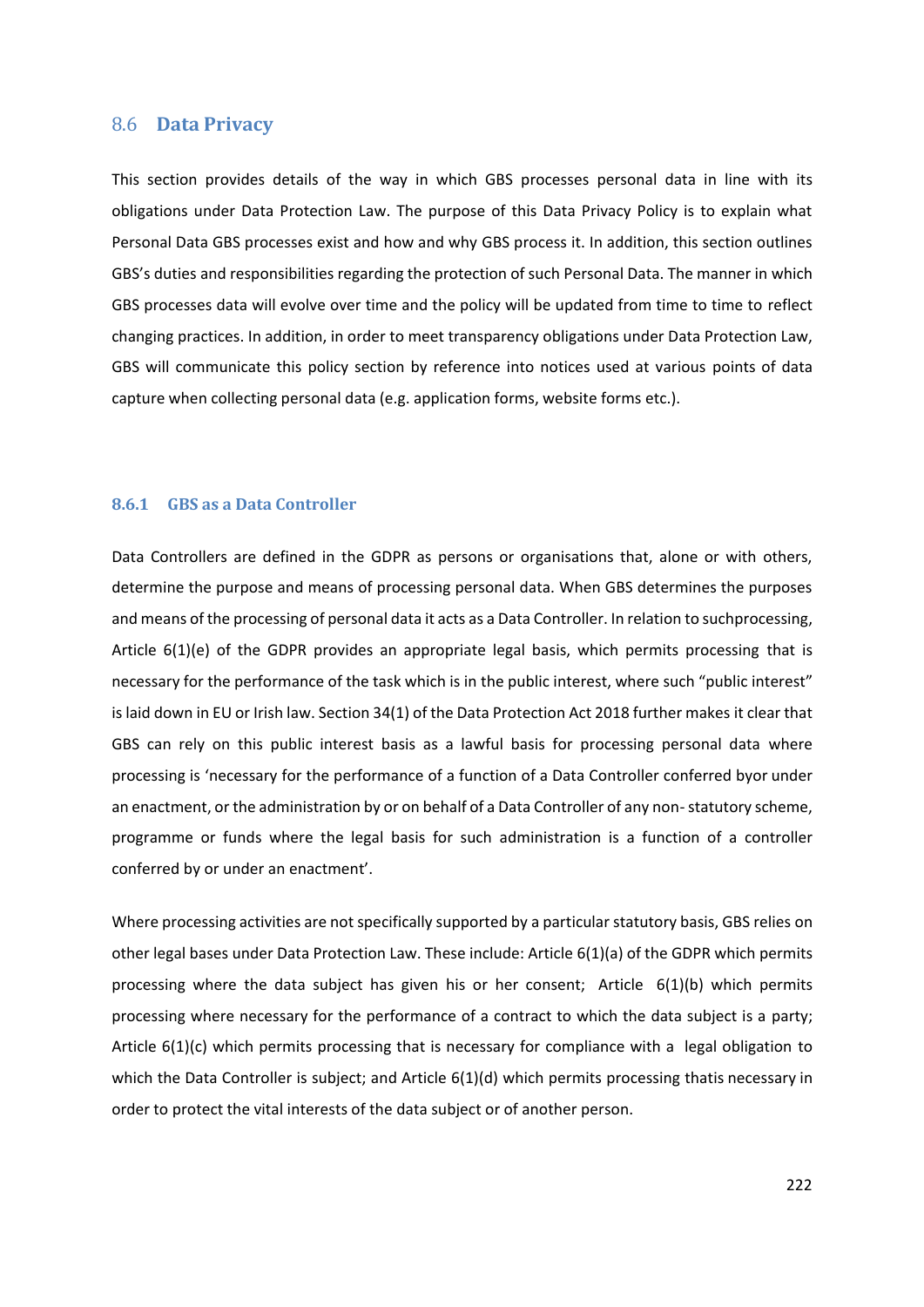In certain instances, GBS will act as a joint controller of personal data whereby GBS together with other entities (e.g. external HRM contractor) determines the means and purposes of the relevant processing. In such circumstances, the essence of the arrangement as between GBS and the other Joint Controllers will be made known to the relevant individuals in a transparent manner. Examples of such scenarios may include where GBS and other institutions engage in collaborative research projects or admission of learners.

#### **8.6.2 GBS as a Data Processor**

In some cases, GBS may act as a Data Processor, under the instructions of a Data Controller. Data Processors are persons or organisations that process personal data on behalf of a controller (e.g. payroll contractor). The GDPR defines data processing as any operation(s) performed on personal data, e.g. collecting, storing, distributing or destroying. Many controllers also process personal data and do not require a separate data processor.

When acting as a Data Processor, GBS complies with its relevant obligations under Data Protection Law. These include ensuring that the data that is processed by GBS on behalf of the relevant Data Controllers is subject to appropriate technical and organisational measures to ensure a level of security appropriate to the risk and ensuring that the processing is underpinned by a contract which includes the data protection provisions required by Data Protection Law.

#### **8.6.3 Purposes of Data Processing**

Much of the data Processing undertaken by GBS is for the purpose(s) of fulfilling GBS's statutory functions, and objects under the QQI Approved Quality Assurance Procedures. The following are illustrative and non-exhaustive examples of the types of public interest Processing undertaken by GBS:

(a) **Examinations and Academic Records:** One of GBS's core functions to provide courses of study and to conduct examinations for the purpose of QQI award degrees and other qualifications. Accordingly, the processing of Personal Data, including but not limited to student numbers, names, exam scripts, exam results, details of qualifications and degrees conferred is necessary in order for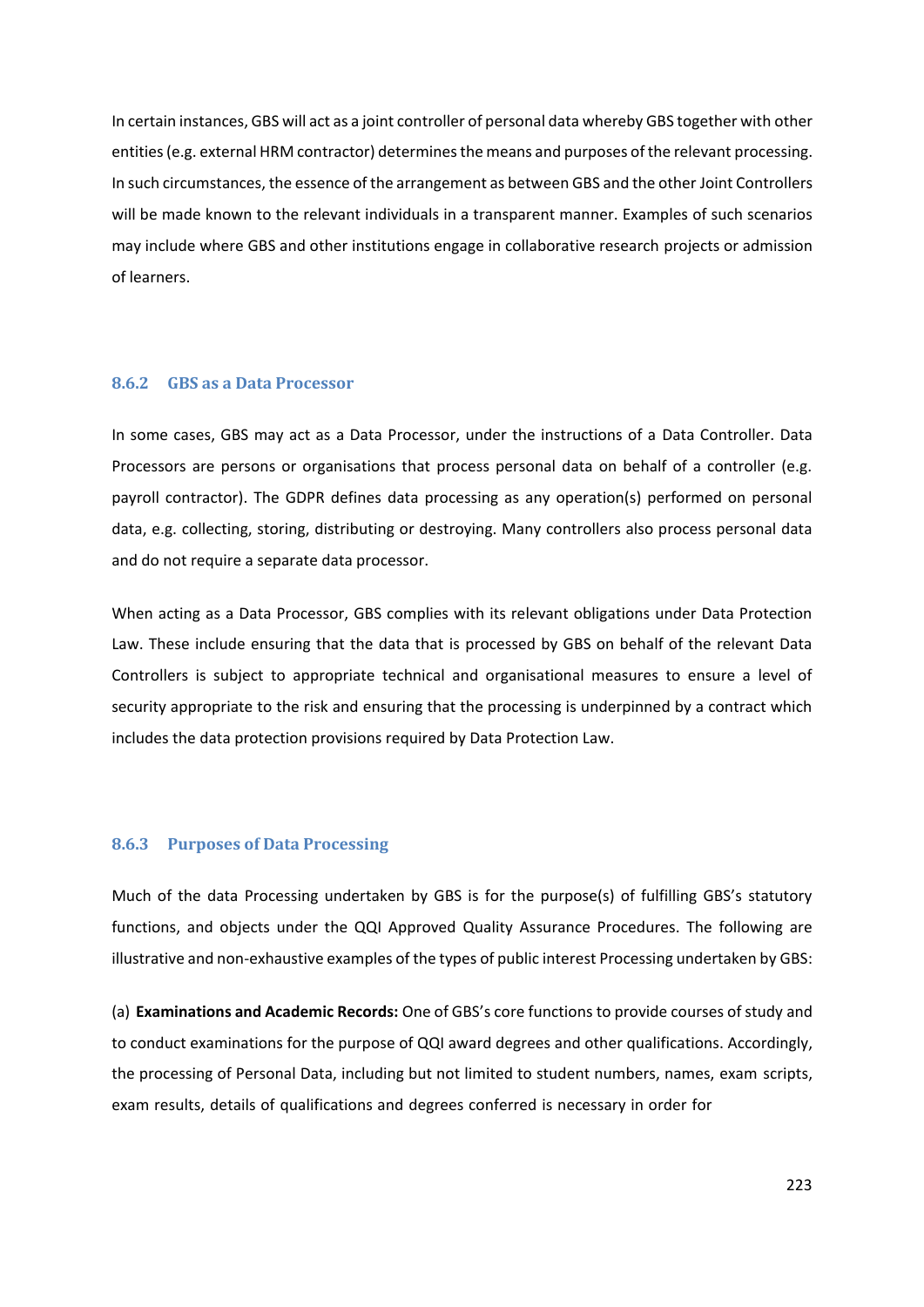GBS to perform these functions. To ensure the integrity of this system, it is also necessary and proportionate for GBS to maintain records of exam results, degrees conferred and other relevant details. GBS Processes such as Personal Data in accordance with this Privacy Policy and its other policies, regulations and procedures, including the Examination Appeals Procedure.

(b) **Registry:** In administering the GBS in such a manner as to enable GBS to provide courses of study in an efficient manner it is necessary for GBS to Process Personal Data, including the full student record. Academic Coordinator and Registry may also process personal data of a sensitive nature which is provided by the student to GBS, for example, health data to support a deferral of an academic year or postponement of an assessment. This is clearly both necessary and expedient to further the objectives and development of the school per QQI regulations.

(c) **Alumni Affairs:** Among GBS's functions are to collaborate with graduates, convocations of graduates and with associations representing graduates both within and outside the State. This function provides appropriate support for Processing activities undertaken by GBS when liaising with and contacting GBS graduates in relation to their alumni events and initiatives.

(d) **Other Universities/institutions:** In accordance with its objects and functions to promote and facilitate the highest standards in, and quality of teaching, and to collaborate with educational, business and other institutions both within and outside the State, GBS will engage in certain collaboration with such organisations. Such collaborations may involve the sharing of certain personal data as between GBS and its international educational partner institutions and other organisations. Personal Data of students and staff may be disclosed to such other institutions as necessary for the purposes of enrolling the students and marketing, and written agreements will be put in place.

#### **8.6.4 Special Categories of Data**

GBS processes Special Categories of Data (SCD) in certain circumstances, typically related to the ordinary course of employee and student administration, the provision of student support and development services and the processing of Garda vetting forms for students and employees, where required by law.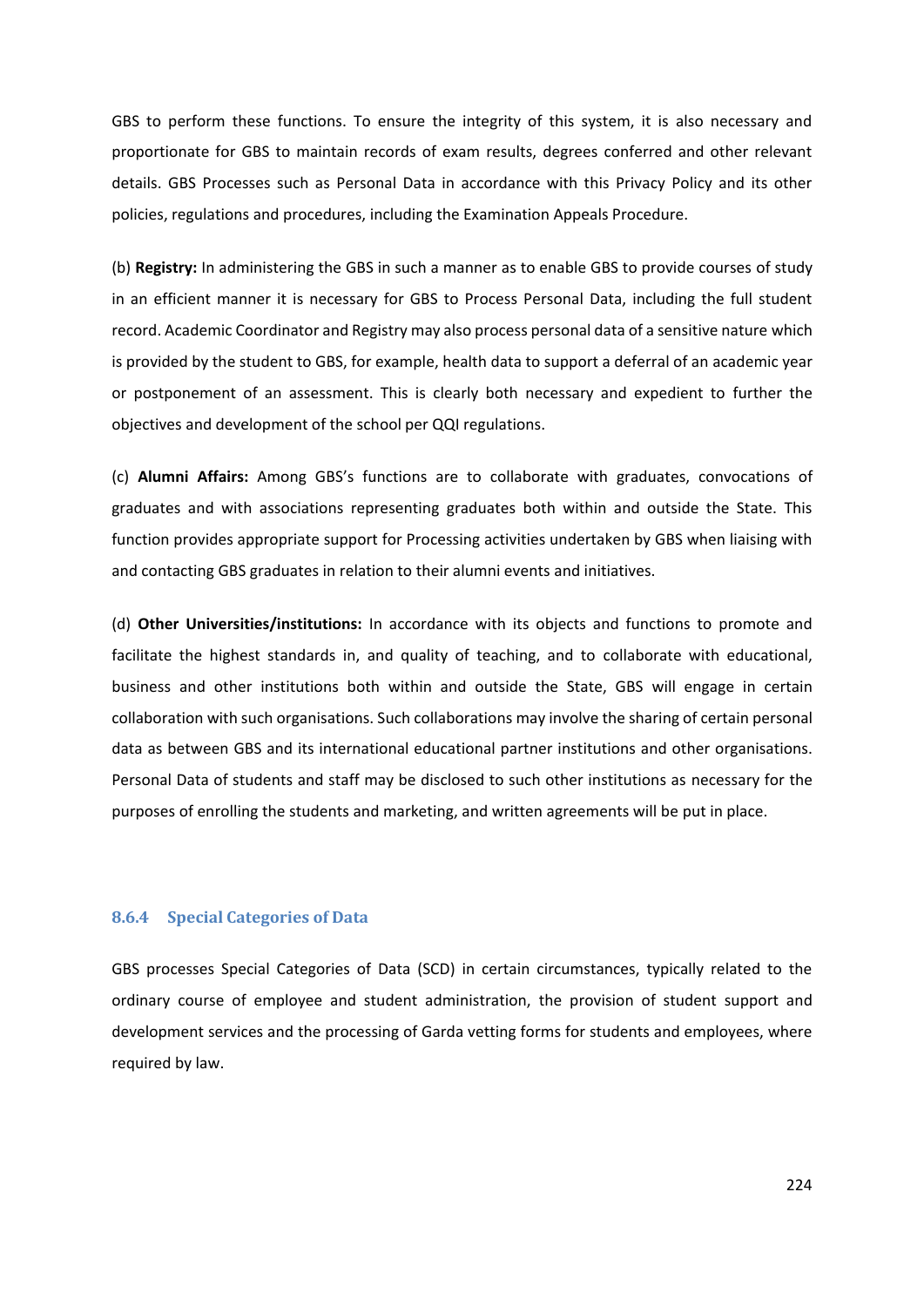Section 41 of the Data Protection Act 2018 provides a general lawful basis for processing SCD where it is necessary for the purposes of exercising or performing any right or obligation which is conferred or imposed by law on the controller or the data subject in connection with employment or social welfare law. As required by Data Protection Law, GBS applies suitable and specific measures in respect of such Processing of SCD.

GBS Processes Garda vetting forms for students and employees as authorised by the NationalVetting Bureau (Children and Vulnerable Persons) Act 2012 (the "National Vetting Act") in respect of GBS students and staff that undertake placements or volunteering and studies which involves engagement with children and vulnerable persons. Garda vetting forms may contain Personal Data relating to criminal convictions/offences and because GBS is subject to a legal obligation to process such data, Art, 6(1)(c) of the GDPR provides the lawful basis for such processing.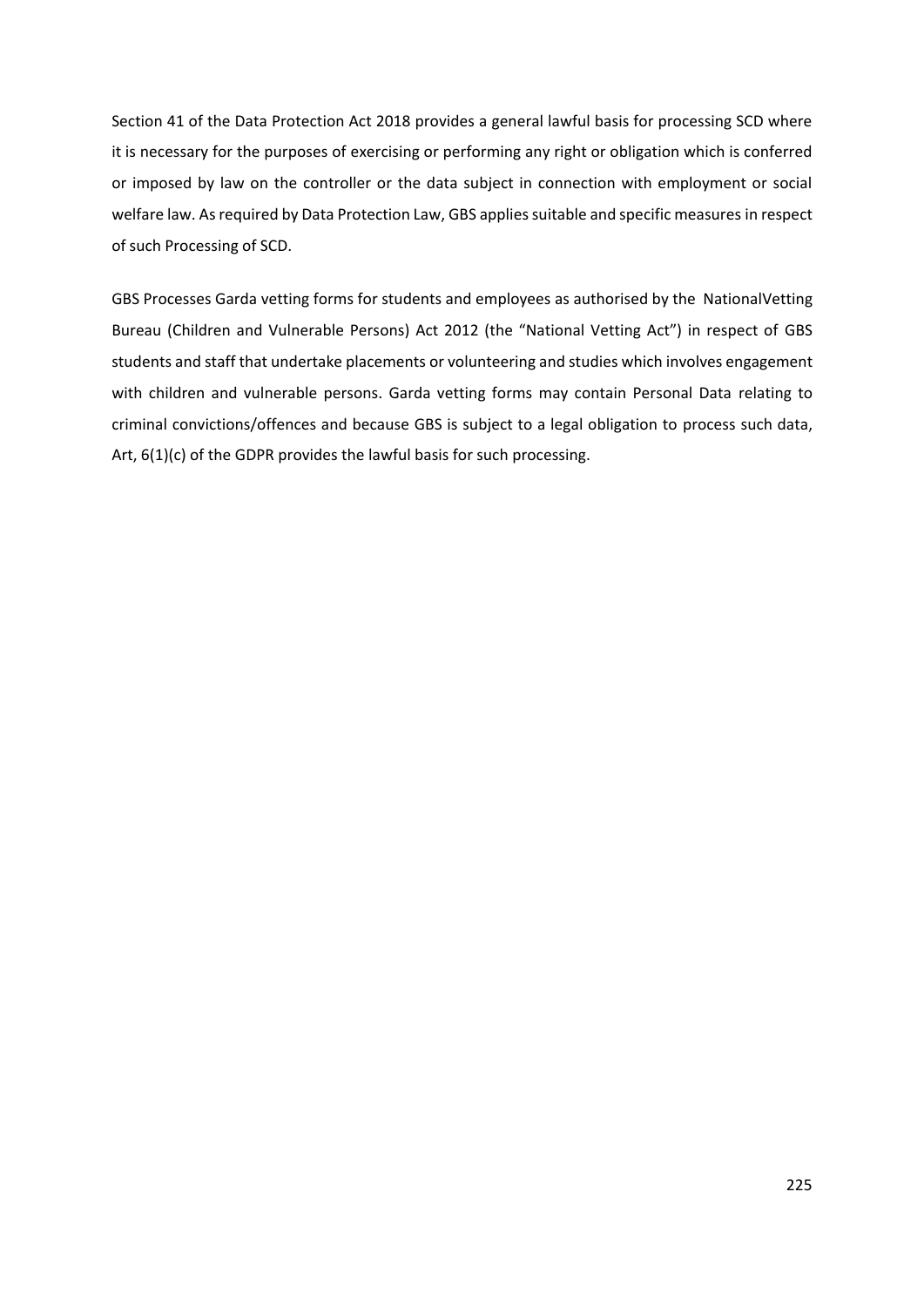### 8.7 **Records Maintenance and Retention**

As part of our record-keeping obligations under Article 30 of the GDPR, GBS retains a record of the processing activities under its responsibility. This Policy applies to GBS and all staff, employees, officers and contractors engaged by GBS. This section is concerned with the retention and destruction of Personal Data (e.g. documents, records, emails and correspondence, files, audio visualfiles and recordings and any other forms of information and records regardless of their format together referred to as 'data'). Having regard to the principles contained in Article 5(1) of the General Data Protection Regulation (EU No. 2016/679) ("GDPR"), it is the duty of GBS to:

- retain personal data in identifiable form only for such period as is necessary in relation to the purpose for which the data are processed
- ensure that personal data retained by GBS is adequate, relevant and limited to what is necessary in relation to the purpose for which it is processed
- take all reasonable measures to ensure that personal data retained by GBS are accurate

This policy applies to any type of data created, received, transmitted and retained in the context of GBS's day to day activities and any other data processing undertaken by GBS, regardless of the format. Therefore, any data in paper or electronic form must be retained for the period indicated in Table 9.7 below. Data should not be retained beyond this period unless a valid operational reason (or a litigation hold or other exceptional situation) calls for its continued retention.

#### **8.7.1 Data Ownership**

All data, irrespective of format, generated, created, received and/or retained by GBS is the property of the school and subject to its overall control. GBS Personnel leaving GBS are not to remove any data.

#### **8.7.2 Data Storage**

GBS's records must be stored in a safe, secure and accessible manner to ensure the security and confidentiality of such data in accordance with GBS's Data Privacy Policy in Section 9.6. Special care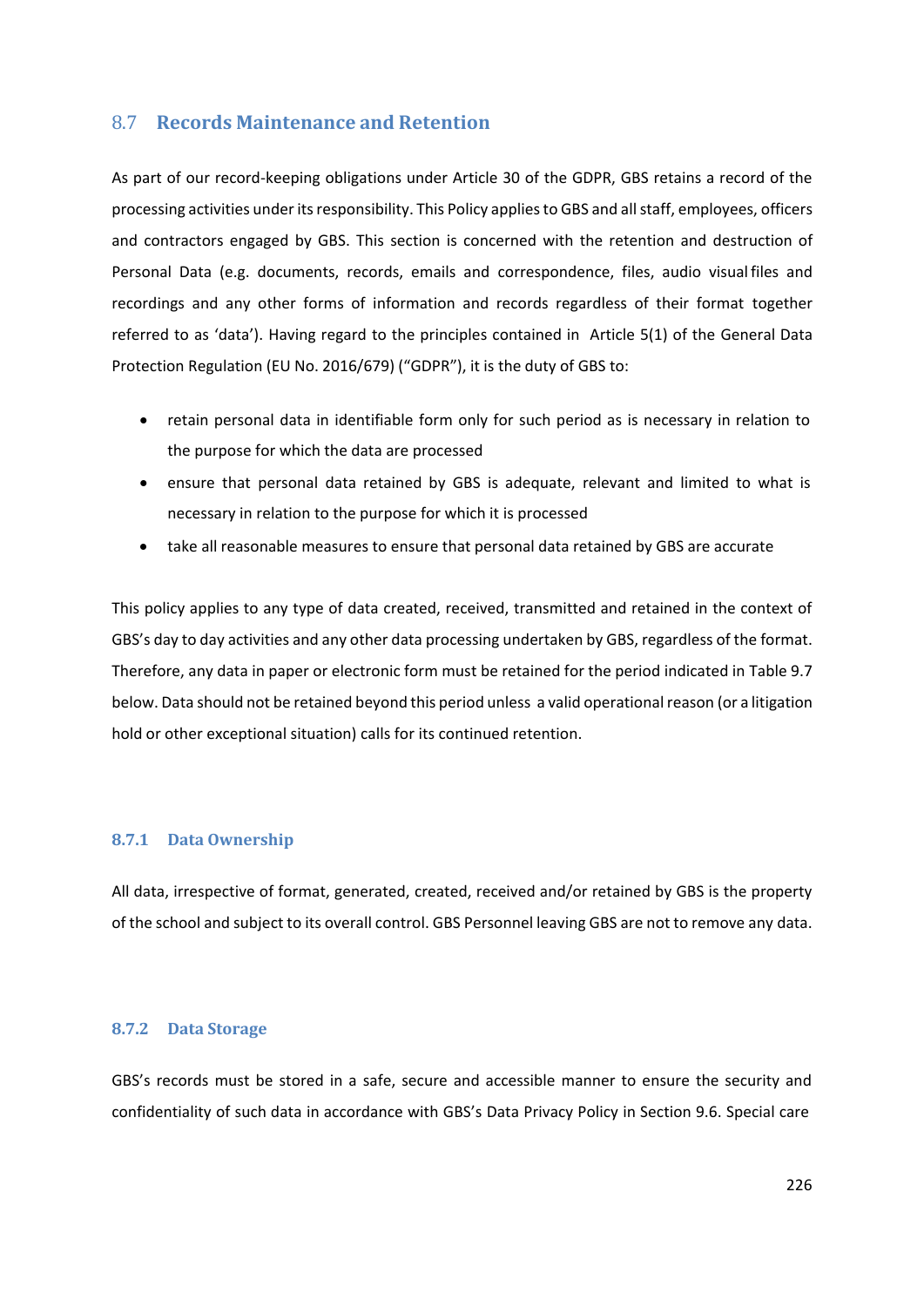is to be taken to ensure that information of a sensitive nature, in particular, information that constitutes a special category of personal data under the GDPR, is stored in a secure manner which may include, for example, locked filing cabinets and offices for hard copy data and/or the use of password protection and encrypted files for data stored in electronic form. The table below presents the data retention periods implemented by GBS for various types of data:

| <b>HR Data</b>                                               |                                                                      |  |  |  |
|--------------------------------------------------------------|----------------------------------------------------------------------|--|--|--|
| <b>Type of Personal Data</b>                                 | <b>Retention Period</b>                                              |  |  |  |
| Annual Leave and Public Holiday<br>records                   | 6 years                                                              |  |  |  |
| Carer's Leave records                                        | 8 years                                                              |  |  |  |
| Parental Leave records and Force<br>Majeure Leave records    | 8 years (Parental Leave Acts, section 27)                            |  |  |  |
| Hours Worked and related<br>information such as annual leave | 3 years (The Organisation of Working Time Act, Section 25)           |  |  |  |
| Payslips                                                     | 3 years (National Minimum Wage Act, Section 22)                      |  |  |  |
| <b>Taxation records</b>                                      | 6 years (Companies Acts and Taxes Consolidation Act)                 |  |  |  |
| <b>Accidents</b>                                             | 10 years (The Safety, Health and Welfare at Work Act,<br>Section 60) |  |  |  |
| Employee contract                                            | 3 years from the date of termination of the employment               |  |  |  |
| CV and interview notes of<br>unsuccessful applicants         | 3 years (National Minimum Wage Act, Section 22)                      |  |  |  |
| <b>Signed Documents</b>                                      | 6 months                                                             |  |  |  |
|                                                              | <b>Learner Data</b>                                                  |  |  |  |
| <b>Type of Personal Data</b>                                 | <b>Retention Period</b>                                              |  |  |  |
| Records relating to summative                                | Permanently retained (Assessment and Standards, Section              |  |  |  |
| assessment results                                           | 4.5.2)                                                               |  |  |  |
| Records contributing towards module<br>grade                 | One year after Graduation                                            |  |  |  |
| <b>Research Thesis</b>                                       | Permanently retained                                                 |  |  |  |
| <b>Broadsheets</b>                                           | Permanently retained                                                 |  |  |  |
| Records of successful learner<br>applicant                   | Duration of Studies + 3 years                                        |  |  |  |
| External Examiners' reports                                  | Permanently retained                                                 |  |  |  |
| Deferral, withdrawal and application<br>for transfer         | Duration of Studies + 1 year                                         |  |  |  |
| Board of Examiners meeting records                           | Permanently retained                                                 |  |  |  |
| Module Reports                                               | Permanently retained                                                 |  |  |  |
| <b>Quality Assurance Data</b>                                |                                                                      |  |  |  |
| <b>Type of Personal Data</b>                                 | <b>Retention Period</b>                                              |  |  |  |
| Minutes of QA meetings                                       | Permanently retained                                                 |  |  |  |
| Record of amendments to the QA<br>system                     | Permanently retained                                                 |  |  |  |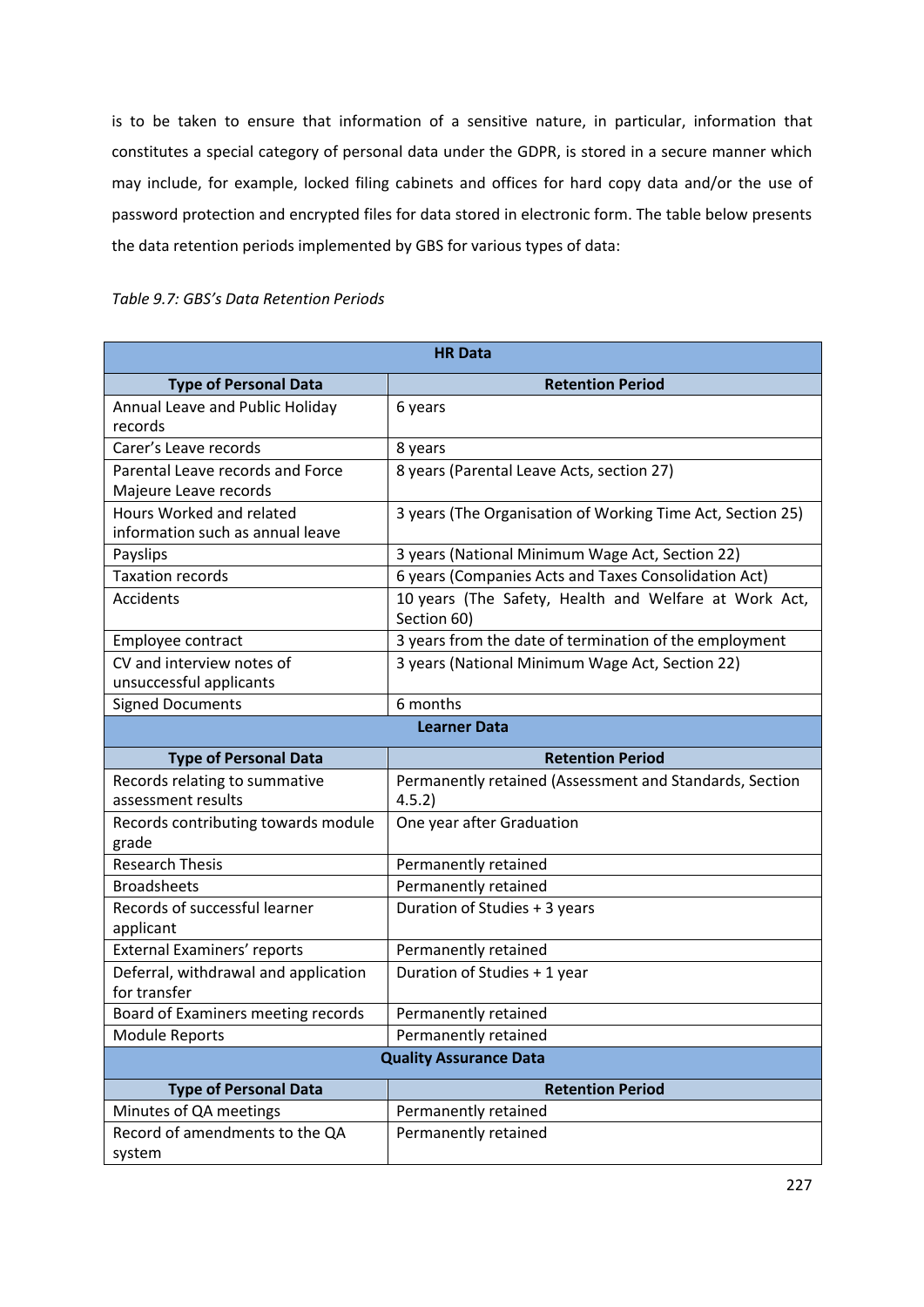### **8.7.3 Data Destruction**

Once Data have met their required retention period it should then be transferred to the GBSapproved archives or deleted or destroyed as follows:

- Hard copy files: to be destroyed by confidential shredding or by using the services of an approved confidential waste disposal firm.
- Electronic files: to be purged or deleted from all relevant systems on which such Data is stored and/or databases.
- Data stored in other media: to be deleted or destroyed in a safe and confidential manner to ensure the content is not disclosed.

It is the responsibility of each GBS department to ensure that personal data is retained by that department in compliance with this policy and to ensure that all GBS Personnel under their responsibility complies with it.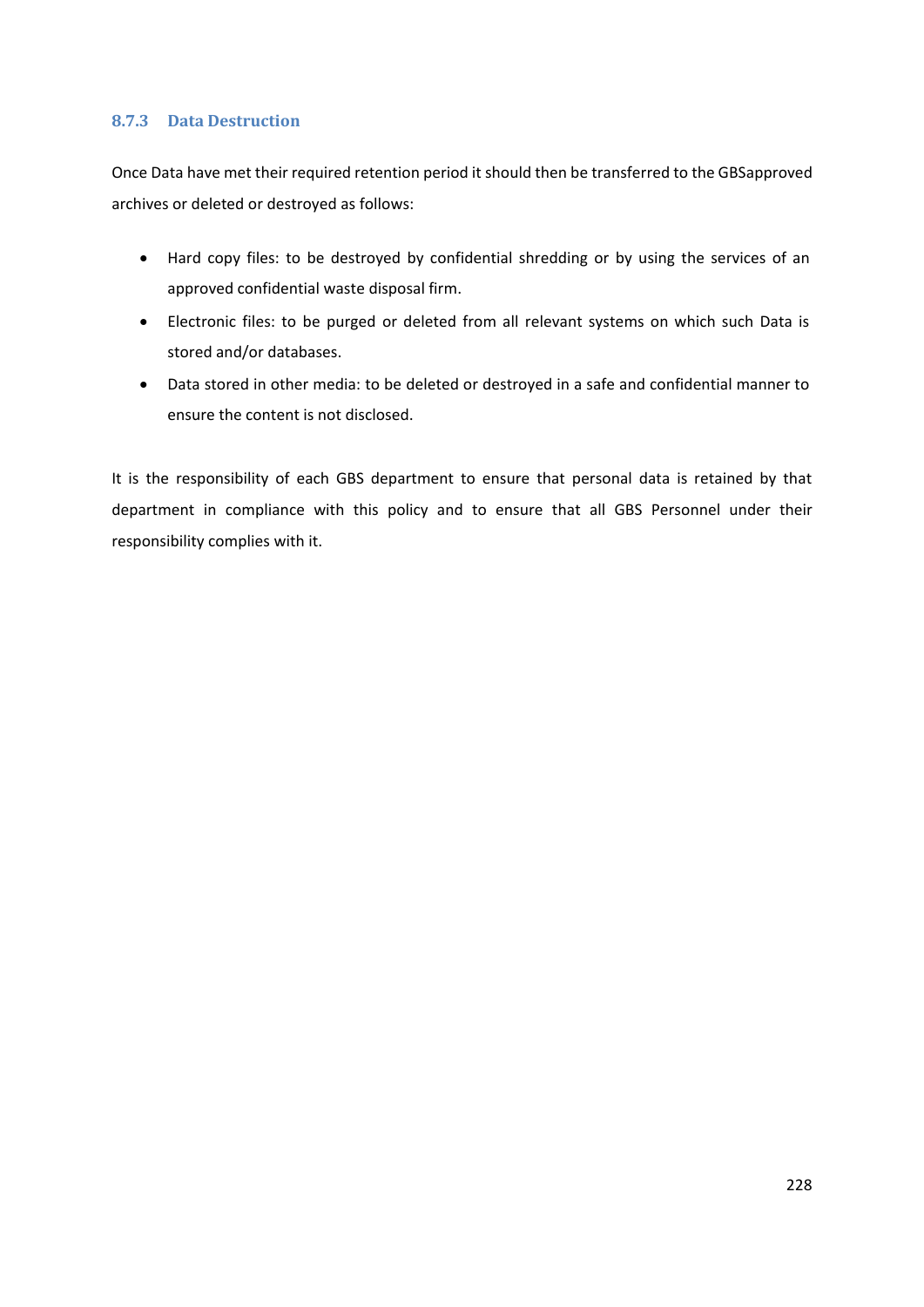## 8.8 **Data Protection**

This document is the GBSs policy in response to the requirements of the Data Protection Acts. GBS is required by law to comply with the following Irish legislation relating to the processing of Personal Data:

- General Data Protection Rregulation (2018)
- The Data Protection Act 1988 (The Principle Act)
- The Data Protection (Amendment) Act 2003

#### **8.8.1 Scope**

In order to sustain competitive advantage, GBS needs to collect and process personal information relating to many categories of people, which include the students and staff of the school. GBS takes the confidentiality of all personal information particularly seriously and consequently takes all reasonable steps to comply with the principles of the Data Protection Acts. The school aims tocollect personal information only in order to meet specific legitimate purposes and to retain that information only for as long as those purposes remain valid. Ordinarily, the school will not pass personal information to any third party, except where required by law.

GBS is committed to ensuring that all employees, registered learners, agents, contractors and data processors comply with the Data Protection Acts regarding:

- the processing and confidentiality of any personal data held by the school
- the privacy rights of individuals under the legislation

#### **8.8.2 Data Protection Principles**

To comply with the law, information (as defined by the Data Protection Acts) must be collected and used fairly, stored safely and not disclosed to any other person unlawfully. To do this, the school must comply with the following Data Protection Principles or Obligations:

- The data must be obtained and processed fairly and lawfully
- The data can only be obtained for specified, lawful and clearly stated purposes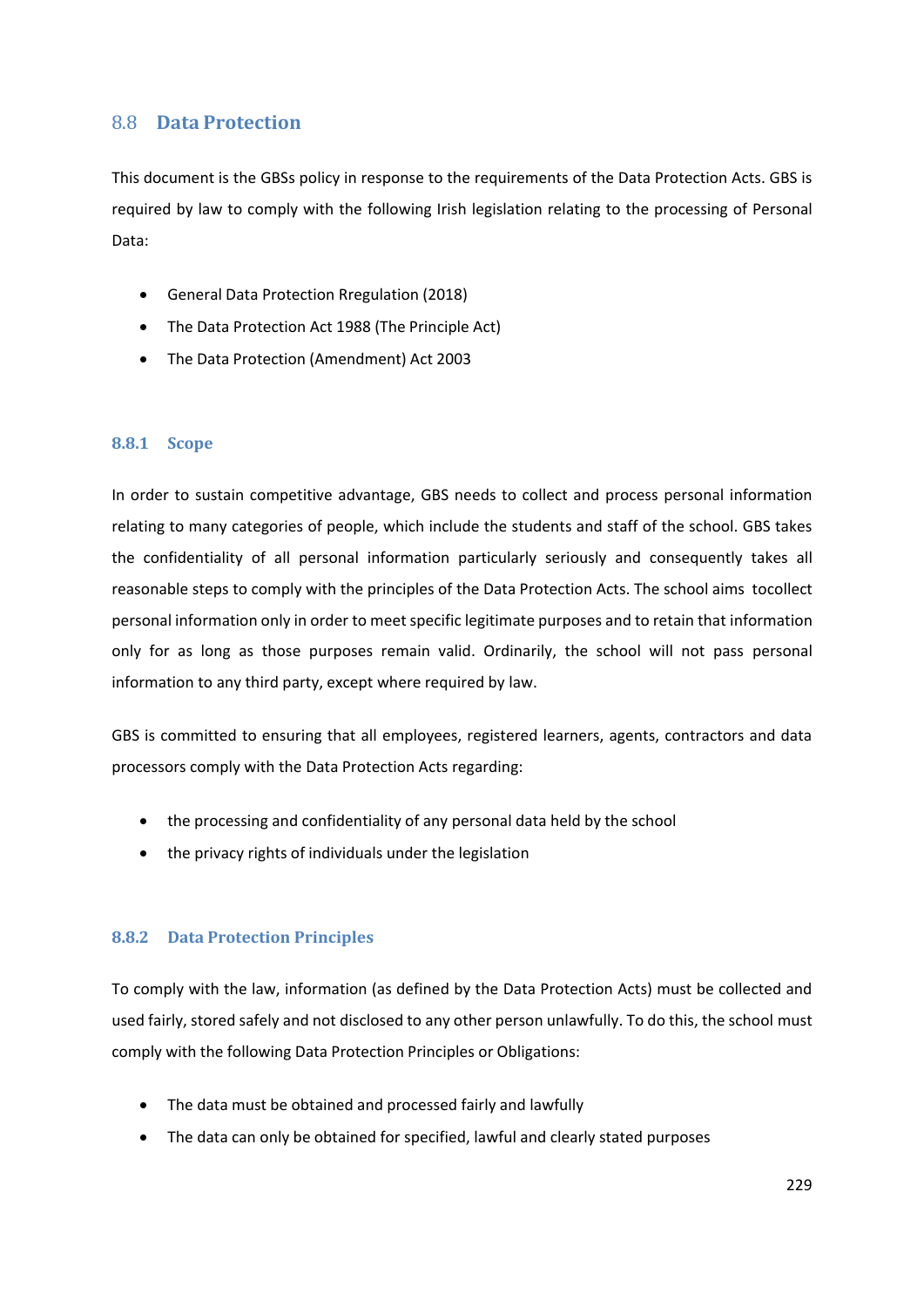- Processing and Disclosure of personal data should not be incompatible with the specified purpose for which it was obtained.
- The data must be kept safe and secure. GBS is responsible for applying adequate security structures to prevent unlawful or inadvertent processing, alteration or loss of the data.
- The data must be kept accurate, complete and where necessary up-to-date.
- The data obtained should be adequate, relevant and not excessive
- The data should not be kept for longer than is necessary for the purpose or purposes for which it was obtained.
- The person to whom the information relates has a Right of Access. GBS must store and maintain the data in such a manner as to be able to respond to a Subject Access Request in a timely manner.

## **8.8.3 Disclosure of Personal Data**

The legislation recognises two categories of Personal Data:

- Ordinary Personal Data such as name, address, mobile phone number, car registration, PPS Number.
- Sensitive Personal Data, which is more deeply personal to an individual, such as their racial or ethnic background, political opinions, religious or similar beliefs, trade union membership, physical or mental health, sexual life, the (alleged) commission of any offence, subsequent proceedings or sentence.

Sensitive personal data should normally only be processed if the data subjects have given their explicit consent to this processing. The legislation applies equally to automated and manual data, i.e.data held or processed on a computer, or data held in 'hard copy', stored in an indexed or relevant filing system.

The security of personal information in the possession of GBS is of paramount importance. In addition to the principles contained within this policy, staff are also advised to read and adhere to GBS's Data Classification Policy. All staff and students have an individual responsibility to ensure that they adhere to this policy and the Data Protection Acts.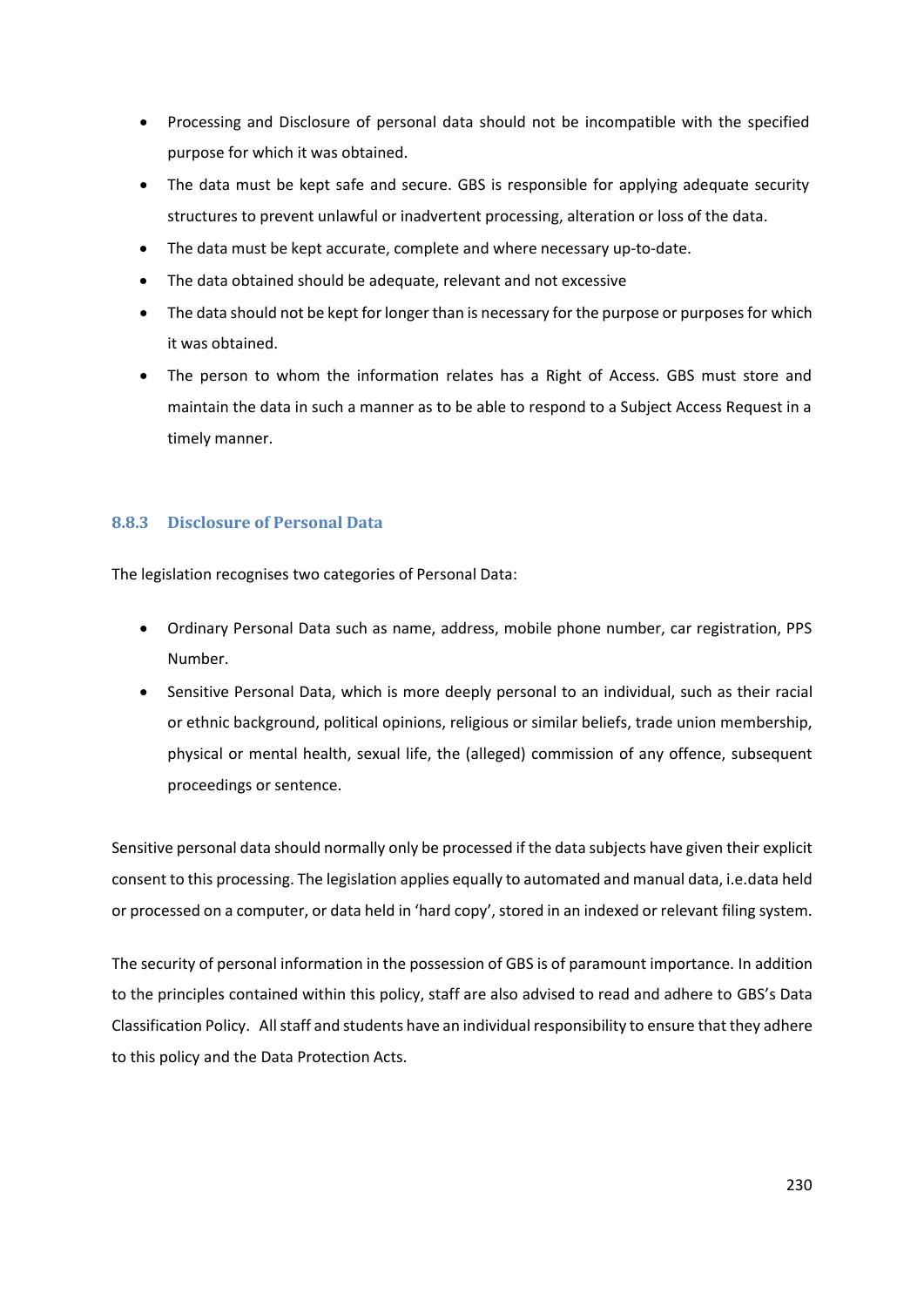#### **8.8.4 Summary of Responsibilities:**

#### *8.8.4.1 School / Department Responsibilities:*

- All personal data is processed within the School/Unit complies with the Data Protection Acts and this policy.
- All contractors, agents and other non-permanent school's staff used by the school, are aware of and comply with, the Data Protection Acts and this policy.
- All personal data held within the School/Unit is kept securely and is disposed of in a safe and secure manner when no longer needed.

### *8.8.4.2 Staff Responsibilities*

- Personal data which they provide in connection with their employment is accurate and up- todate, and that they inform the school of any errors, corrections or changes, for example, change of address, marital status, etc.
- Personal data relating to living individuals which they hold or process is kept securely
- Personal data relating to living individuals is not disclosed either orally or in writing, accidentally or otherwise, to any unauthorised third party.

### *8.8.4.3 Learner Responsibilities*

• Personal data which they provide in connection with their studies is accurate and up-to- date, and that they inform the school of any errors, corrections or changes, for example, change of address, marital status, etc.

### **8.8.5 Rights under the Acts (1988 & 2003)**

The Data Subject is entitled to:

- Access to a copy of any data held by GBS which relates to them including:
	- o A copy of their personal data
	- o The purpose of processing data
	- o The categories of personal data concerned
	- o To whom the data has been or will be disclosed
	- o Whether the data has been or will be transferred outside of the EU